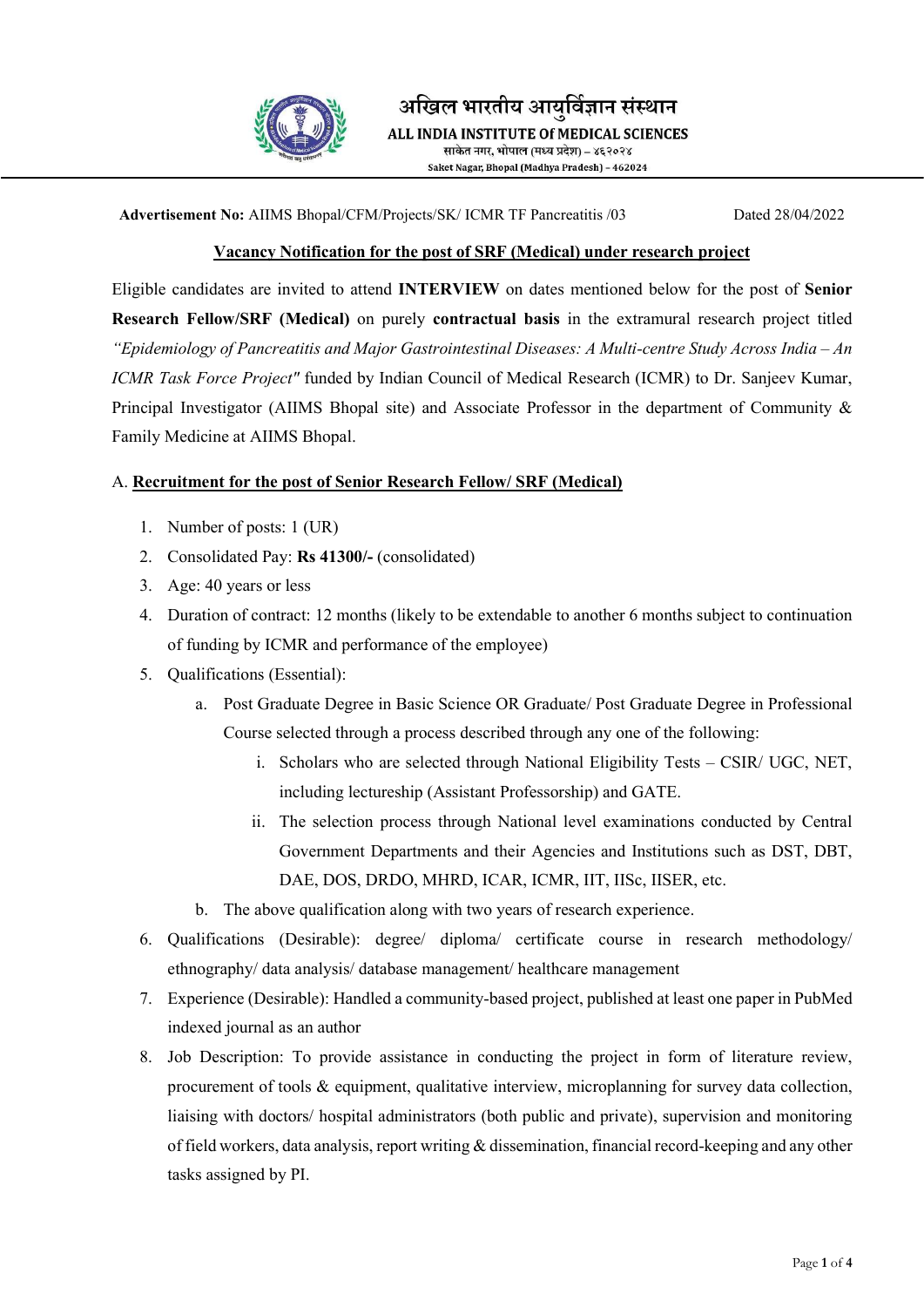- 9. The employee would need to have a valid drive license for two-wheeler (with gear) or car and own/ arrange for a two-wheeler/car for travel related to the project. The travel cost would be reimbursed as per ICMR/ institute guidelines.
- 10. Mode of selection: Walk-in Interview by competent selection committee
- 11. Date of Interview: 03.06.2022 (Friday, 3rd June 2022), 10 am onwards
- 12. Time of Reporting: All the candidates should report by 09:30 am on date of interview.
- 13. Reporting Venue: Room No 17, Department of CFM, Second Floor, Medical College Building, AIIMS Bhopal.
- 14. The interview would be conducted in the subject areas of Research Methods/epidemiology and biostatistics, Human Resource & Financial Management, Psychometry & Social Science Research etc.
- 15. The candidates should submit the following to the email id sanjeev.cfm@aiimsbhopal.edu.in by 5.00 PM IST, Wednesday 01 June 2022 the following
	- a. Duly filled application form
	- b. Self-attested photocopies of proof of date of birth (birth certificate/ class  $10<sup>th</sup>$  certificate), eligibility qualification mark-sheets and degrees, experience certificate (if any obtained after essential qualification), caste certificate (if applicable), qualifying degree registration with statutory council (if applicable), first page of publications and other relevant testimonials.
	- c. Make a single pdf file of documents at "a" and "b" and email the file with file name "ICMR-TF-SRF-<Your name>"
	- d. Original certificates should be produced on date of interview for verification
- 16. The date of interview would be used as the cut-off for calculation of age to consider eligibility.
- 17. Age Concession: Age relaxation is admissible in respect of SC/ST/OBC candidates, Retrenched Government Employees, Departmental Candidates (including projects), and ex-servicemen in accordance with the instructions issued by the Central Government from time to time. Age concession to the extent of services rendered in the research projects will also be admissible for experienced and skilled persons.
- 18. No TA/DA will be paid for attending the interview.
- 19. The advertisement is hosted at the websites of AIIMS Bhopal (www.aiimsbhopal.edu.in)
- 20. Application Fees: Nil

Dr Sanjeev Kumar MD,M.Med(FamMed) Associate Professor Department of Community & Family Medicine Room No 17, 2nd Floor, Medical College Building All India Institute of Medical Sciences (AIIMS), Saket Nagar Bhopal-462024 (MP).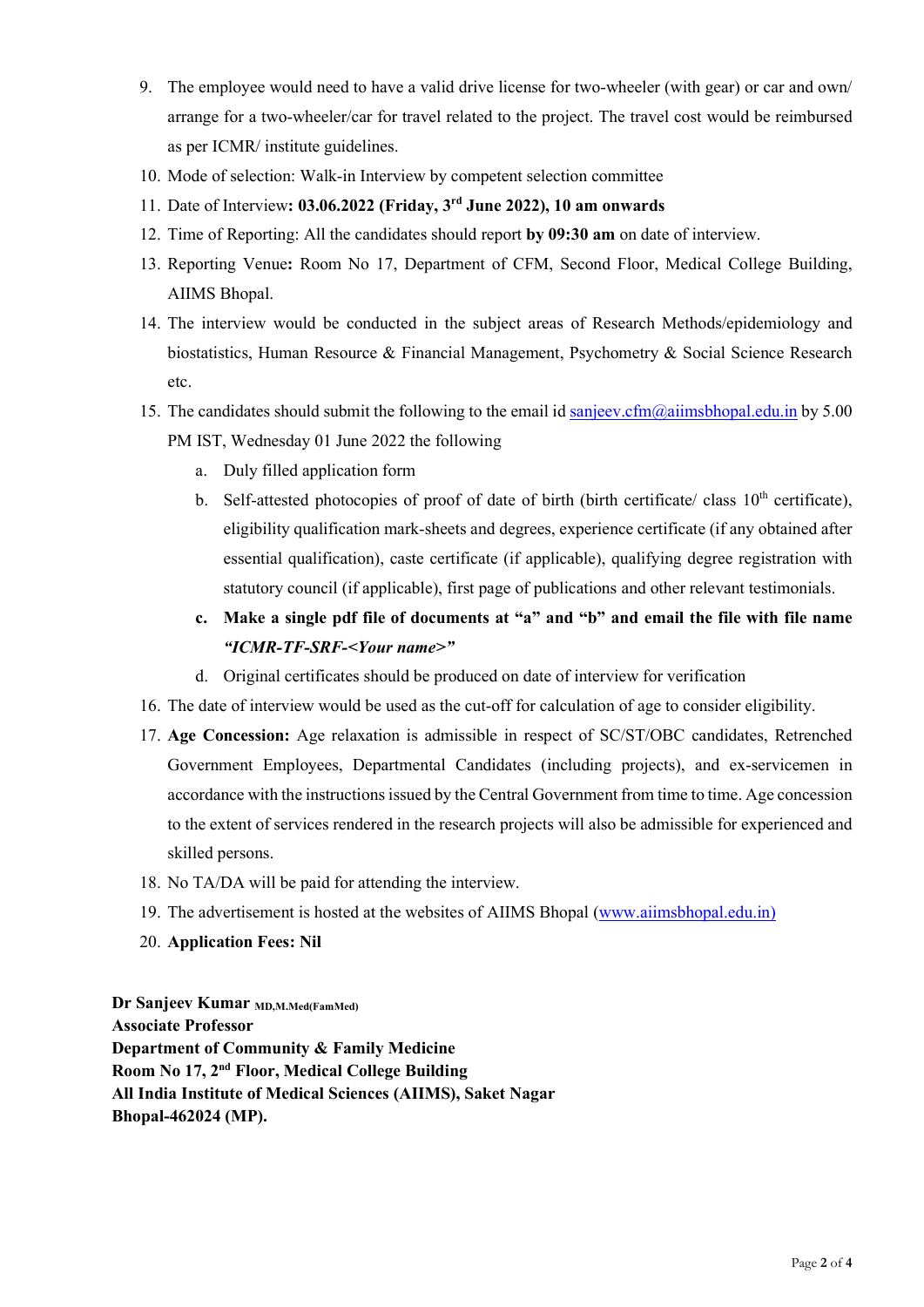

अखिल भारतीय आयुर्विज्ञान संस्थान ALL INDIA INSTITUTE Of MEDICAL SCIENCES साकेत नगर, भोपाल (मध्य प्रदेश) – ४६२०२४ Saket Nagar, Bhopal (Madhya Pradesh) - 462024

Advertisement No: AIIMS Bhopal/CFM/Projects/SK/ ICMR TF Pancreatitis /03 Dated 28/04/2022

## TERMS & CONDITIONS

- 1. It is candidates' responsibility to ascertain and ensure their eligibility as per the prescribed qualification and experience. Any misinformation detected at any stage will make the candidate liable for legal action. Permission to appear in the selection process does not approve the eligibility of the candidate. Even after qualifying the selection process the candidate may be rendered disqualified at the time of document verification if he / she doesn't fulfil essential eligibility criteria.
- 2. These appointments will be made from the staff strength sanctioned to the extra-mural project and employment in this extra-mural project will not vest any right to candidate for appointment within the sanctioned staff strength of AIIMS Bhopal or ICMR.
- 3. Tenure: The assignments are purely on contract basis for the period specified above. This appointment will not vest any right to claim by the candidate for regular appointment or permanent absorption in AIIMS Bhopal or ICMR or for continued contractual appointment.
- 4. Expiry of Contract: The contract will automatically expire on completion of period specified above until it is renewed with mutual consent for the decided period. The contractual appointment can be terminated at any time by either side by giving 30 days' notice or salary in lieu thereof.
- 5. Leave: The leave entitlement of the appointee shall be governed in terms of the ICMR leave policy governing ad-hoc/ extramural / short term research projects as amended from time to time.
- 6. Accommodation: No hostel or any other accommodation will be provided by the Institute / Principal Investigator.
- 7. The candidate who is already in government service shall submit 'No Objection Certificate" from the present employer at the time of walk-in-written test or interview.
- 8. The prescribed qualification is minimum and mere possessing the same does not entitle any candidate for selection.
- 9. The candidate should bring along original certificates in support of his/her age, educational/ professional qualification, experience etc., two recent passport size colour photographs. One set of self-attested photocopies of the relevant documents would need to be submitted with the application form. Failing these, he/she will not be allowed to participate in the walk-inwritten test or interview.
- 10. The candidate applying in response to this advertisement should satisfy themselves regarding their eligibility in all respects.